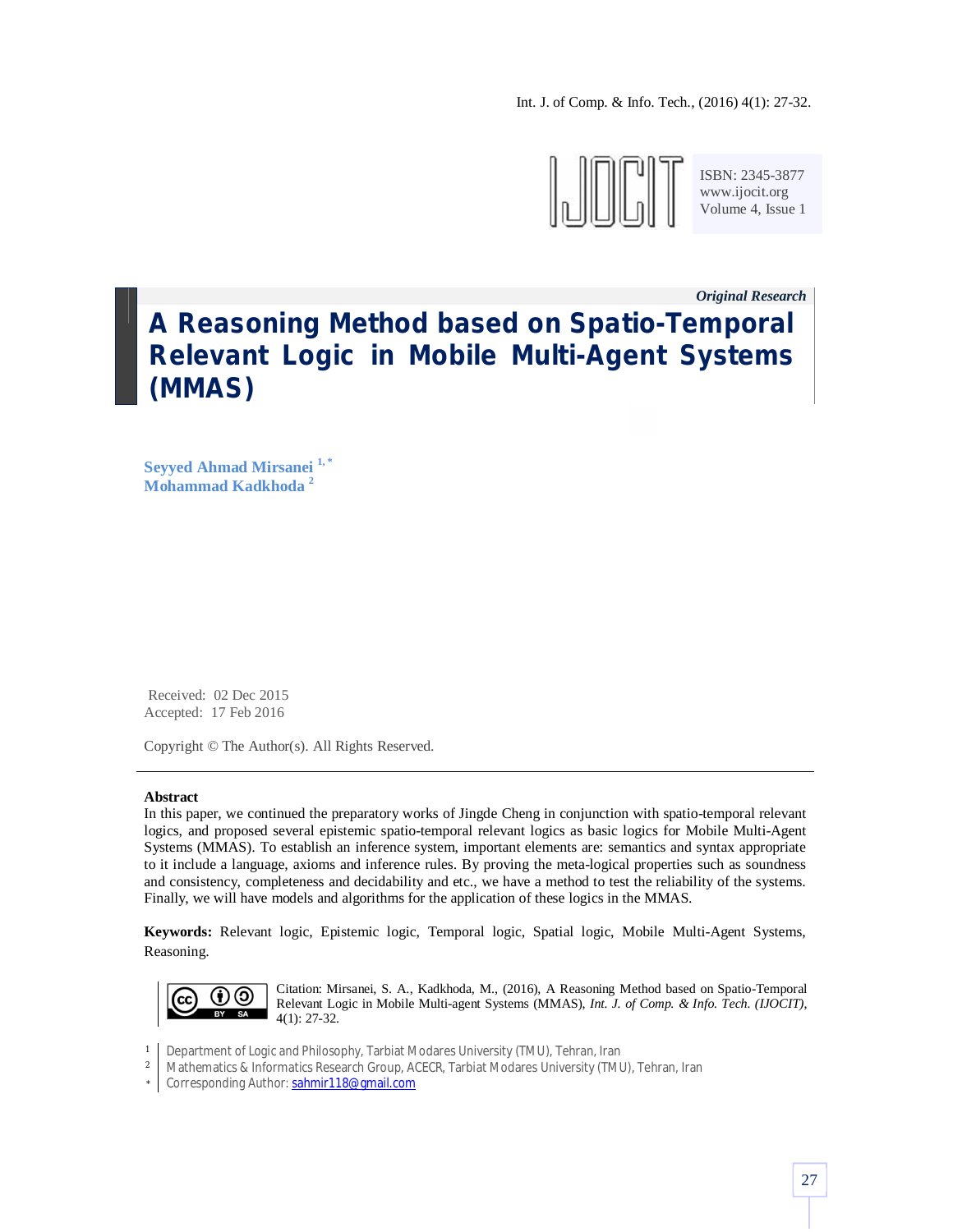## **1. Introduction**

The major subject of this paper is a new group of relevant logics that be usable in spatio-temporal information systems, and using this spatio-temporal relevant logic as basic logic in specification, verifying, and reasoning in Mobile Multi-Agent Systems (MMAS).

There has not been much formal work in this field, and only discussions under this heading are briefly cited in two articles by Jingde Cheng in 2004 and 2005, which are referred to in the sources of the article  $[4, 5 \& 6]$ . Of course, there are many classical and modal logics for spatio-temporal systems, which are not suitable systems for our purpose, because of lack of capabilities such as truth-preserving, relevance implication and reasoning, ampliative reasoning, paracompleteness and paraconsistency. Also, relevant logics as the closest logics to the basic logic that considered in this article are not suitable for this purpose alone. Therefore, with the continuation of Cheng's work in two papers of 2004 and 2005, we are looking for the design, expansion, and development of the spatio-temporal logic for multi-agent mobile systems.

To clarify the subject, we firstly study about the keywords and basic concepts, including computer scientific concepts and logical concepts, in brief. Then by combining the Cheng's strong relevant logics, Rc, Tc and Ec, with temporal logics (both predicate and modal approaches), make new strong temporal relevant logics (with suitable syntax and semantics). By Combining these logics with spatial logics (both predicate and modal approaches) and epistemic logic, we can create a new family of logics, as basic logic to Specify, verify, and reason in Mobile Multi-Agent Systems.

Finally, we introduce a suitable model and algorithm to use constructed logics in this paper, in MMASs.

## **2. Basic concepts**

## **2-1. Computer sciences' concepts**

#### *2-1-1. Spatio-temporal Information system*

An information system is a computational system and a database for collecting, processing and analyzing data obtained from a segment of real world, and storing and distributing information (processed data) that is regularly retrieved, collected and updated. Also, feedback to evaluate and modify the input section of the system is one of the benefits of this system. Because of this, information systems are considered not only as a database, software and hardware, but as a larger system, which can help you to manage all the manual and machinery affairs and interpreting the communication systems easily.

Spatio-temporal Informational System is a type of information system that collects and processes spatio-temporal data, stores and distributes output information that is spatio-temporal and feedbacks from them. Many information systems have a spatiotemporal nature, such as spatio-temporal databases, geographic information systems (GIS), predictive systems, mobile multi-agent systems (MMAS), and so on.

In this research, we are looking for a basic logic for mobile multi-agent systems through the above spatio-temporal information systems. To define mobile multi-agent systems, we first need to define the concepts of "agent" and "mobile agent":

**Agent**: An agent is a computer system capable of performing autonomous and automated actions on behalf of the user or the owner. The main thing about agents is their autonomy, in that agents are able to act independently and control their internal states. The main thing about agents is their autonomy, in that agents are able to act independently and control their internal states. In this way, another definition for an agent can be: An agent is a computer program that is capable of performing autonomous tasks in some environments.

**Mobile agent:** In computer science, the mobile agent is defined as a set of software and information. The mobile agent has the ability to transfer from one computer to another computer completely autonomous, and then continue its operation at the destination computer after this transfer. A mobile agent can be considered as a software agent that has properties such as independence, interaction, learning, and most importantly moving and transferring. In particular, it's a mobile-based processor that can change its location from one environment to another, while maintaining the accuracy of the data, and the agent can properly execute its tasks in the new environment. This is the mobile agent in itself that determines the transfer time. Transmission often involves RPC (Remote Procedure Call). When a user uses an Internet browser to visit a site, the browser downloads a copy or a version of the dynamic site exclusively. Similarly, the mobile agent uses copying information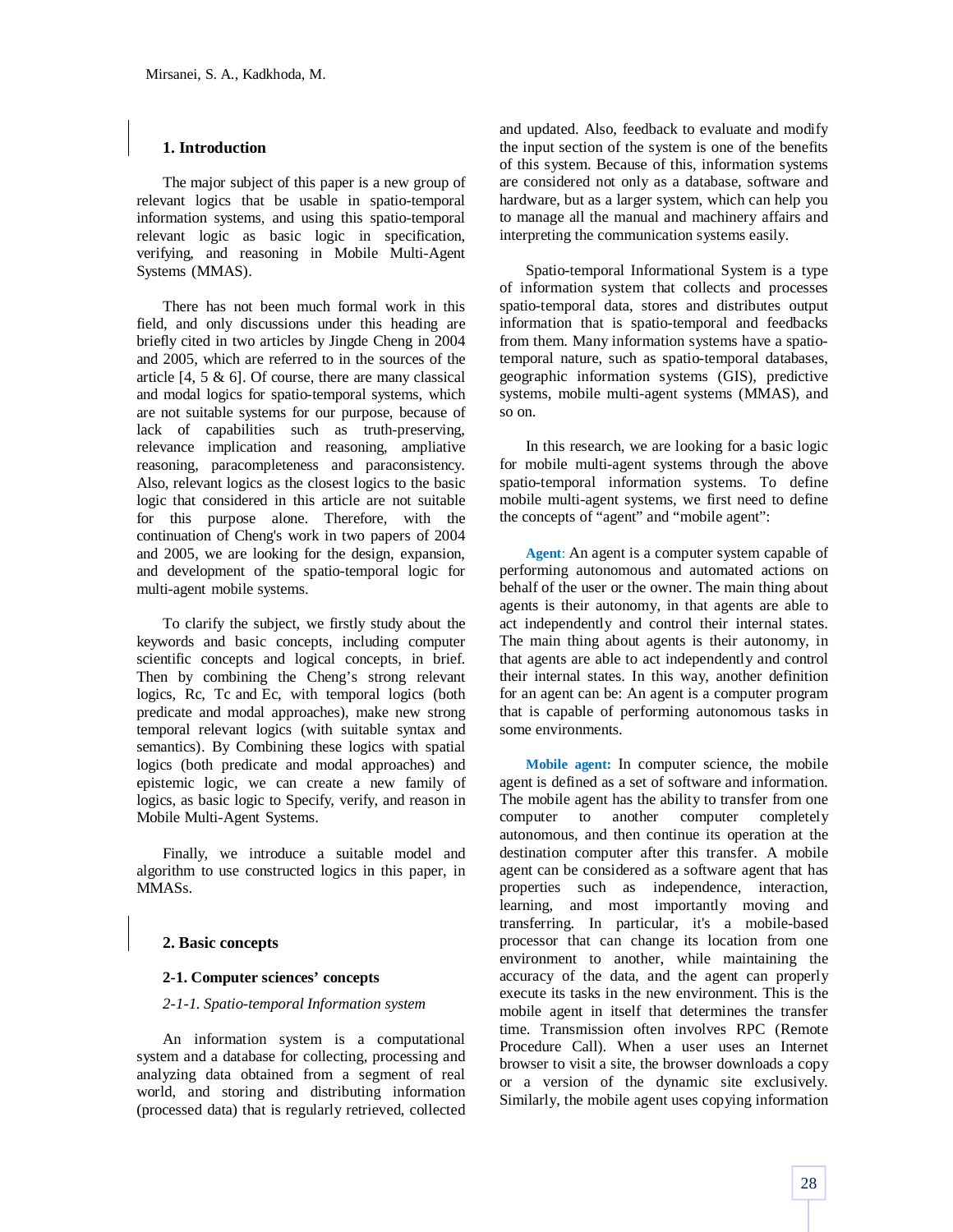to perform a transfer. When a mobile agent decides to transfer, he first saves his current position, then transfers the saved state to the new host and continues the execution of the operation from the saved state.

**Multi-agent system**: A multi-agent system is a system composed of a number of factors, each of which, in turn, has the ability to operate independently and autonomously to a certain degree, as well as the ability to interact and communicate (including co-operation, co-ordination, and twosided exchange of views) with each of the other agents to succeed in their tasks.

**Mobile Multi-Agent System (MMAS):** A MMAS is a multi-agent system that each of agents has the ability to move or transfer from a location to another location, in an arbitrary period in a communication system such as a computer network. .

## **2-2. Logical concepts**

To specification, verifying, and reasoning in Mobile Multi-Agent Systems (MMAS), we need a basic logic that gives us the criteria for validating and deciding about the behaviors of multiple mobile agents with uncomplete or even inconsistence epistemic behaviors. Such logic, as mentioned earlier, must have capabilities such as truthpreserving deduction, relevance implication and reasoning, ampliative reasoning, paracompleteness and paraconsistency. In order to develop or design such logics (whose history only limits to Cheng's 2004 and 2005 articles), which have relevant, and spatio-temporal entity, we firstly describe relevant logics, spatial logics and temporal logics, in brief; Then we study about their relation to concepts Such as truth-preserving, relevance-preserving, ampliative reasoning, paracompleteness and paraconsistency.

Relevant logic as a non-classical logic, has a great influence on logical and philosophical discussions, and recently on basic sciences, such as mathematical sciences and computer sciences, and even on applied sciences. Classical logic (or standard logic) is involved with some of the paradoxes, and relevant logics have been established to eliminate them. The most fundamental paradoxes in classical logic are material paradoxes; Both the C. I. Lewis's strict implication logic and the relevant logic have worked to eliminate these paradoxes. Pierce's paradox  $(P^+)$ , negative Pierce's paradox  $(P^{\dagger})$ , disjunctive syllogism (Disj.), EQT and EFQ are the most important of these paradoxes:

Int. J. of Comp. & Info. Tech., (2016) 4(1): 27-32.

- 1. Positive paradox  $(P^+)$ :  $\phi \supset (\psi \supset \phi)$
- 2. The paradox of EQT:  $\phi$ ⊃( $\psi$ ∨~ $\psi$ ) (And in argument form: Σ ⊢(ψV~ψ))
- 3. Negative paradox  $(P)$ : ~ $\phi \supset (\phi \supset \psi)$ .
- 4. The paradox of EFQ:  $(\phi \land \neg \phi) \supset \psi$ . (And in argument form:  $φ, ∼ φ ⊢ψ$ )
- 5. Disjunctive syllogism: [~φΛ (φVψ)]⊃ψ (And in argument form: ~ $φ$ ,  $φVψFψ$ )

Relevant logic (from 1950s) is an extension of classical logic that challenges the classical logic presuppositions by introducing the concept of relevance in implication and inference. In nonclassical logics with a review on assumptions of classical logic, we are looking for solutions to precision and comprehensiveness of classical logic. The main assumptions of classical logic include [2, p.251-252]:

- 1. **Abstractness**: logic concerns only on study of a proposition's form and its value.
- 2. **Fregean assumption**: Value of a proposition determines by its form's value and its components.
- 3. **The common definition of Validity**: an argument is valid, iff it is not the case that all premises are true and the conclusion is false.
- 4. **The principle of bivalence**: there are only two values: "true" and "false". Each proposition has only one truth-value, and cannot has two values simultaneously.

Relevant logics with challenging the first three assumptions have associated relevance concepts into logic. Relevant logics by possible world semantics, firstly don't limit logic to form of proposition and its value; Secondly, implication and the consequent in this logic isn't truth-functional and therefore, value of a molecular proposition don't only depend on value of its components, but relevance between antecedent and consequent in conditional propositions and relevance between premise and conclusion in arguments must be considered.

3th, relevance logic challenges the common definition of validity ,that depends on material implication, and with introducing the relevance conditional and argument, refutes the third assumption above. Therefore, relevant logics are both truth-preserver and relevance-preserver.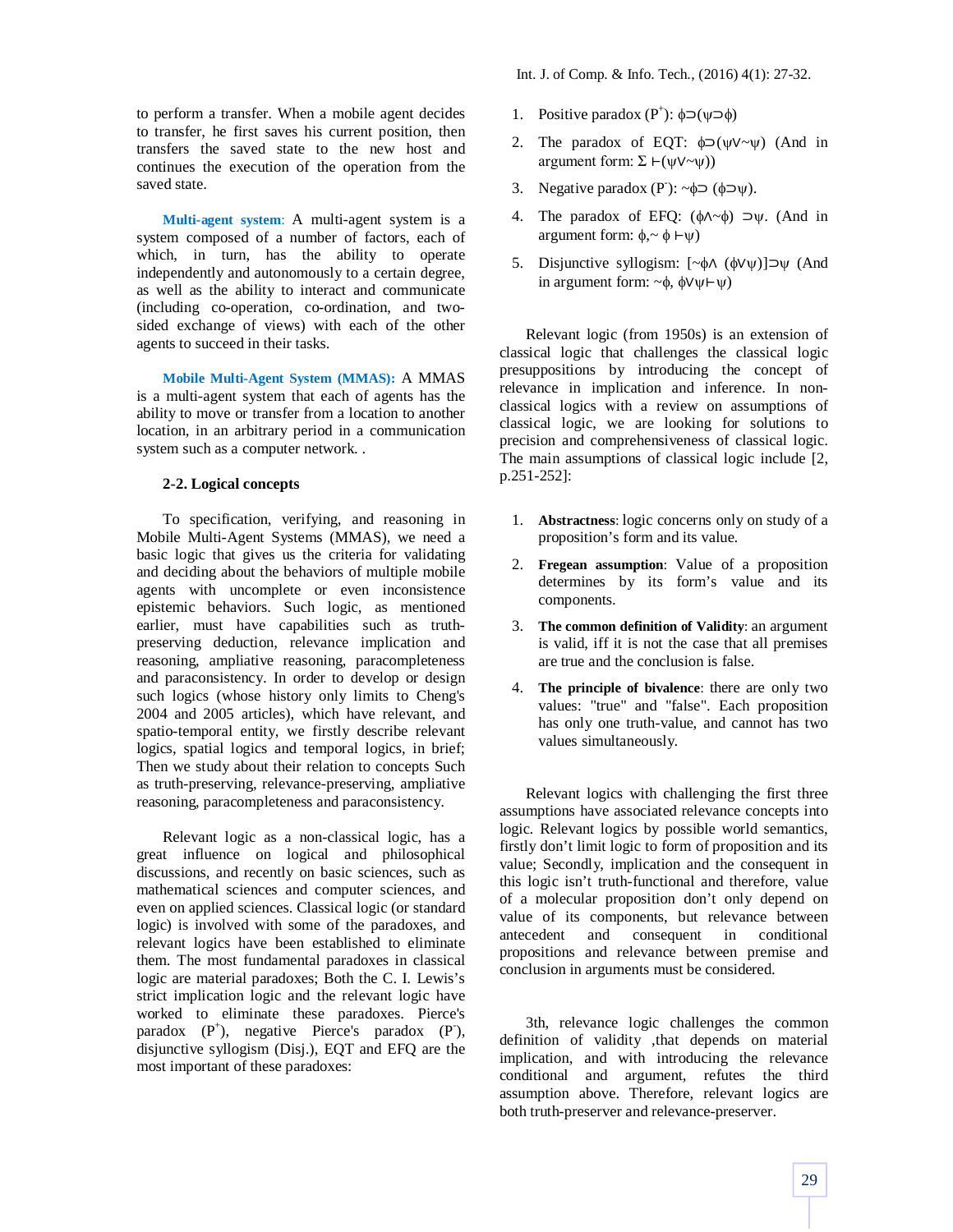Paraconsistent logic, like relevant logic, denies triviality (EFQ). All relevant logics, are paraconsistent, But the Paraconsistency of relevant logics is not mean that their followers were dialetheist, and many of relevant logicians do not consider him/his as dialetheist.<sup>1</sup> In fact, paraconsistent logic, unlike classical logic, intuitionistic logic and more of the other logics that see inconsistent sets as trivial and results them every consequence, does not see these sets as trivial and therefore, says inference everything from them is impossible.

Relevant logic by changing the meaning of implication and inference from material to relevant and substituting De Morgan negation rather than Boolean negation accepts a new interpretation of bivalence principle and so rejects EQT. In other words, in paracomplete logics we cannot achieve from arbitrary set of promises to tautologies [14].

Relevant logic in addition to the classical truthfunctional value (including conjunction (∧), disjunction  $(V)$  and Boolean negation  $(\sim)$ ), has also intensional connectives, such as intensional conditional  $(\rightarrow)$ , De Morgan negation  $(\neg)$ , intensional conjunctions (fusion) (∘), and intensional disjunction (fission) (+) (Of course, it should be noted that in positive relevant logics such as  $B^+$ ,  $T^+$ ,  $E^+$  and R +, there are no Boolean and De Morgan negation.) [10].

Now, since the concept of the entailment in relevant logic is represented with the intensional conditional (and not the material conditional), relevant reasoning are ampliative, not circular and / or tautological.

The basic relevant logic is  $B +$ , which all other relevant logics are extensions of this system. The following diagram illustrates the most important extensions of  $\overline{B}^+$  [11]:



 $\overline{a}$ 1. Relevant Logicians distinguish between truth and falsehood of φ together in one world, and being true of ~φ and φ in that world, and consider the first as contradiction and wrong, and accept the latter only in impossible worlds. But dialetheists but dialetheists accept truth and falsehood of φ together in the real world, and accept in principle the possibility of the inconsistency and contradiction in every possible world [12, p. 174].

Among the relevant logics above, "Entailment logic"(E), "Relevance logic" (R) and "Ticket entailment logic" (T) are the most important and most relevant logics.

## **3. Spatio-temporal logics**

"Can a system be established that both includes relevant reasoning and is a suitable logical system for spatio-temporal information systems?" And "Can such logical systems be considered as the basis of the spatio-temporal information systems like Mobile Multi-agent systems?"

The answer to the above two questions is positive.

Jingde Cheng claims that so far there has been no computational system for spatio-temporal systems that can be considered as a basis for spatio-temporal information systems such as mobile multi-agent systems. In his 2004 and 2005 papers  $[4, 5 \& 6]$ , he designed the spatio-temporal relevance logic. In Cheng's view, this basic logic to provide specification, verifying, and reasoning for mobile multi-agent systems must have four fundamental conditions:

- 1) **The criterion of validity and provability of reasoning** (Truth-preserving and relevantpreserving): For any valid argument in this logic, if its premises are true (in the sense of conditional), the conclusion must be relevant to the premises and also to be true (in the sense of conditional).
- 2) **The ampliative reasoning**: The truth of the conclusion must be understood after the full process of reasoning; However it should also be noted that should not be cited in deciding about the truth of premises of reasoning. In other words, the conclusion is derived from certain premises, is a new conclusion, and therefore such an argument is ampliative, not circular and/or tautological.
- 3) **Paraconsistency and paracompleteness:** the rejection of the EFQ paradoxes (the explosive principle of classical logic) and the EQT, guarantee paraconsistency and paracompleteness properties for this logic, respectively. The basic logic for mobile multiagent systems should be paraconsistent and paracomplete, since we deal with inadequate and/or inconsistence knowledge in everyday life, and in almost all branches of science, and mobile multi-agent systems are not exception.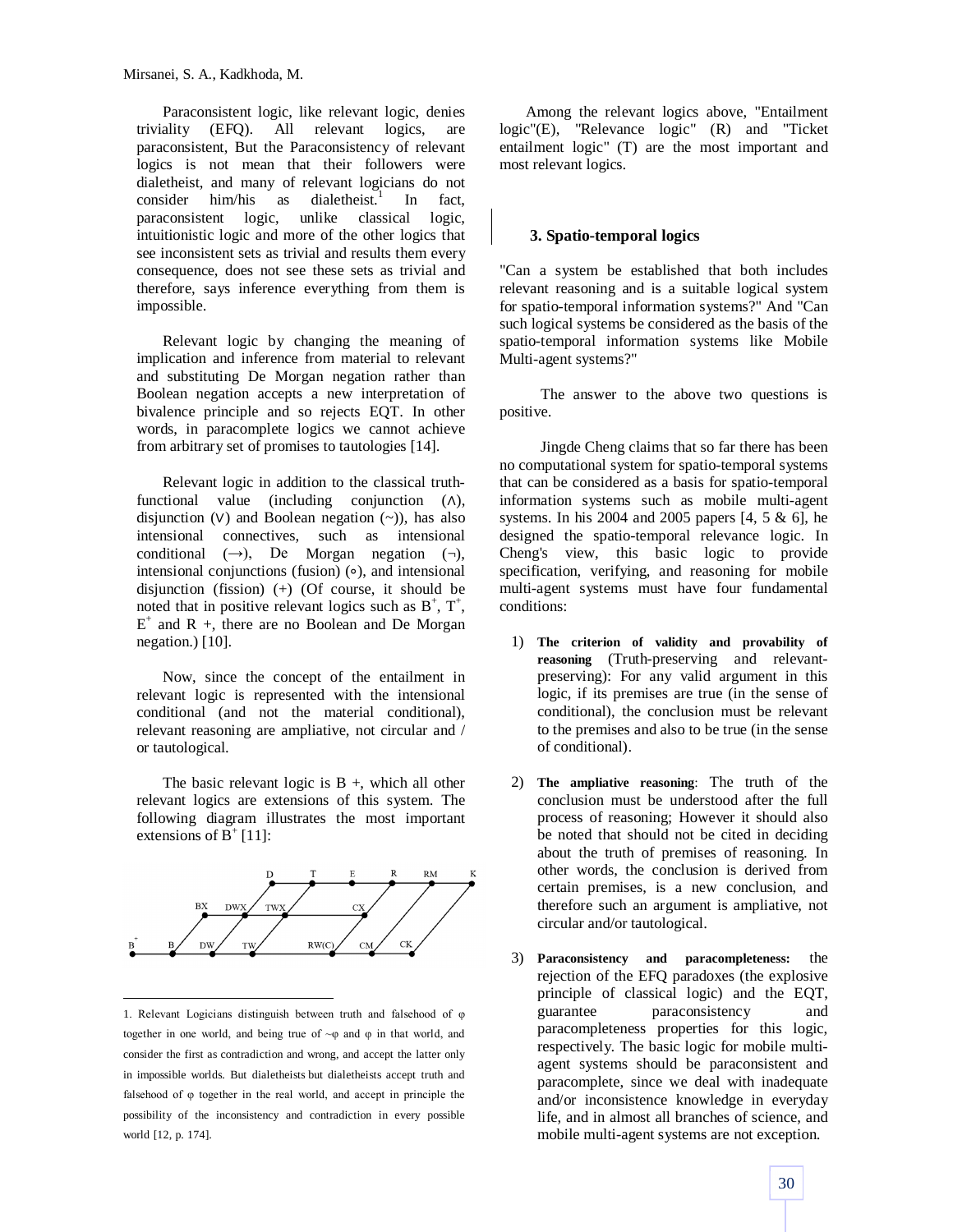4) **Support for temporal and spatial reasoning:** Basic logic should also support temporal and spatial reasoning and inferences. Because, as noted earlier, in a mobile multi-agent system, agents generally act in various spatial regions under time, and their tasks, knowledge, and behavior are related to temporal and /or spatial objects.

In the three papers [1, 3, 4], Cheng proposed three strong relevant logic Rc, Ec and Tc, which are respectively free from the conjunction-implicational and disjunction-implicational paradoxes of the relevant logics R, E, and T . In his view, the premises of their reasoning should not include any unnecessary conjuct, and the result of the argument should not include any unnecessary disjunct. "The strong relevance principle" makes these systems stronger than R, E, and T systems: "If A is a Theorem of Rc, Ec or Tc, then every propositional variable in A, should occur at least once as an antecedent part and at least once as a consequent part" [15]. These three logics, in addition to the material implication paradoxes, resolve the conjunction-implicational and disjunctionimplicational paradoxes that other relevant logics have given up them.

But with all these benefits, These Three strong logic, i.e. Rc, Ec and Tc, despite satisfying the first three conditions of the four basic constraints of the basic logic for mobile multi-agent systems, do not satisfy the fourth condition. To achieve such a basic logic, we must combine the three strong logic with spatial logics and temporal logics. for this purpose, Cheng combined the temporal relevant logic proposed in [4] (three logic T0RcQ, T0EcQ and T0TcQ, that are the conservation extentions of Rc, Ec and Tc) with the first-order predicate spatial logic Rcc (Randall (1992), Goetz (1996), and Bennett (1994, 1995), and therefore, he proposed a new family of relevant logics that are both spatial and temporal, as the basic logic for mobile multi-agent systems, in which all four above conditions meet. These three Axiomatic systems are: ST0RcQ, ST0EcQ and ST0TcQ [7, 8, 9, 13].

To study merely the spatio-temporal characteristics of these logical systems, Cheng have not introduced the epistemic operators and axioms of epistemic logic. But in order to achieve the main goal of research and construct deductive machine for mobile multi-agent systems based on these logics, this is necessary.

The spatio-temporal relevant logics have the following possible applications: First, because the logics can underlie relevant, truth-preserving, ampliative, paracomplete, paraconsistent, spatial, and temporal reasoning, they provide us with criteria of logical validity for reasoning out new spatiotemporal knowledge with incomplete or sometime even inconsistent knowledge. This is in fact the major purpose to propose and develop the logics. Second, once we modelled a part of the real world, represented the nod el by a spatio-temporal information system, and specified desirable with the formal language of the spatio-temporal relevant logics, we can verify the properties based on the logics. Third, the spatio-temporal relevant logics provide us with a foundation for constructing more powerful logic systems to deal with other issues in spatio-temporal information systems [5].

Cheng's works (as he himself admits) is incomplete and despite many efforts, there are the following disadvantages:

- (1) Cheng merely proposed axiomatic systems for these logics, and he did not propose any semantics and other syntactic systems used in computer science (such as tree systems).
- (2) He gives the logic of the predictive spatial logic RCC as basic spatial logic. While this logic isn't complete and decidable in all twodimensional and multi-dimensional spaces, because we can found consistent formulas in its language, with no model in its semantics. While there are a lot of complete and even decidable spatial logic with modal approach (such as Dlm, S5, DLm +  $\sim\Gamma_{3,3}$  +  $\Gamma_5$ , and S4 unextended), which may be easier in order to achieve our goal.
- (3) He considers the predicate temporal logic T0Q as the basic temporal logic, which is based on a predicate approach and is incomplete and undecidable. This is despite the fact that we have a large number of temporal logics with modal approach, which, in combination with strong relevant logics, could lead us to a simpler way to achieve the goal of this paper.
- (4) Cheng has not provided a model for how these logics are used in mobile multi-agent information systems.
- (5) These logics are not adequate alone, and we must add to them the epistemic operators and axioms.